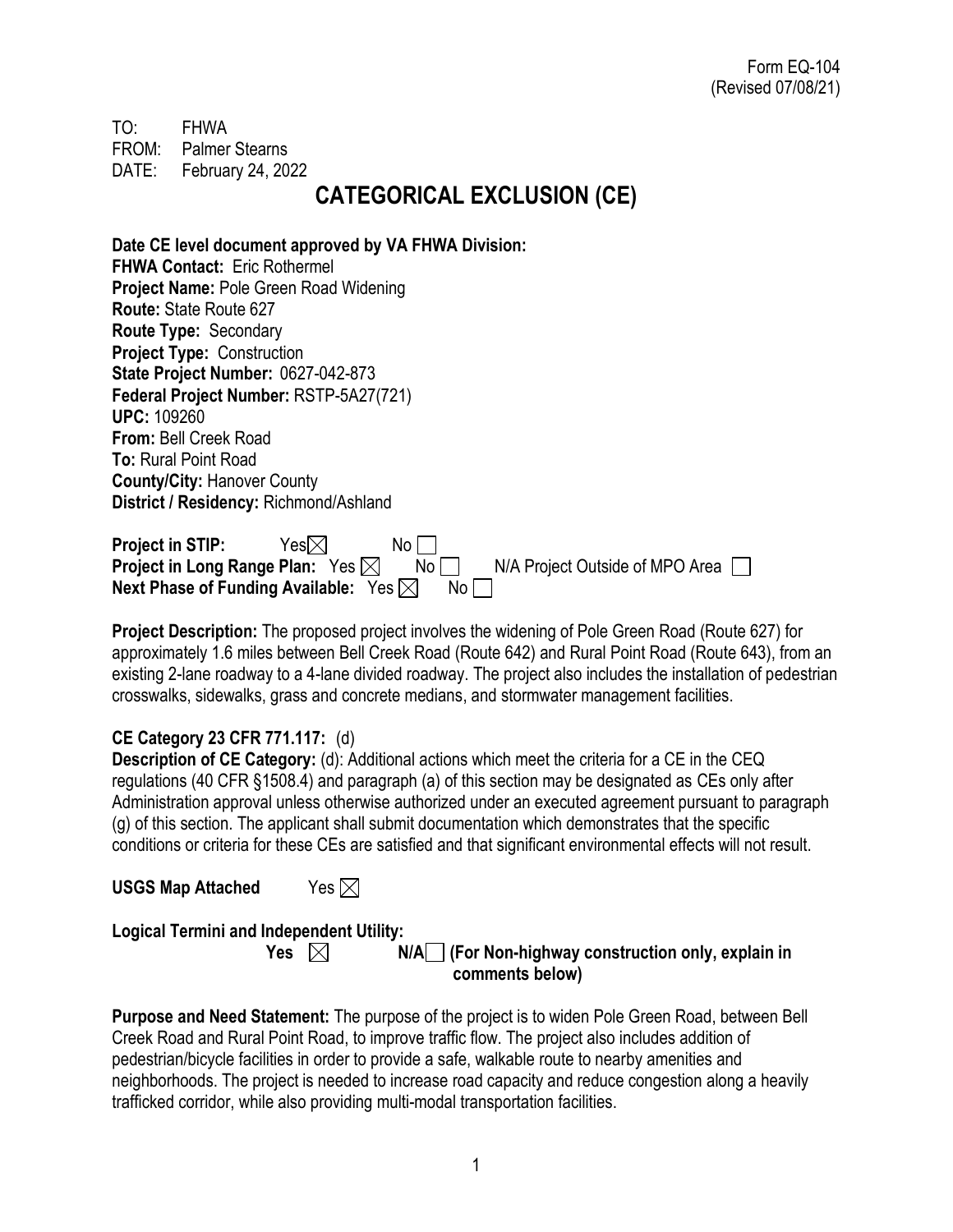**Comments:** Hanover County has determined that transportation projects should incorporate multi-modal facilities to promote alternative means of transportation and further reduce congestion. Multimodal transportation networks are identified as the framework to accommodate growth and development, while promoting the movement or people and goods efficiently. The Pole Green Road corridor is one of many critical components of the County's Major Thoroughfare Plan to reduce congestion and improve multimodal mobility throughout the County. As part of the overall Comprehensive Plan, the Major Thoroughfare Plan uses existing highways to identify necessary improvements and accommodate future anticipated changes to surrounding land.

**Typical Section:** The project typical section varies to include a 4-lane divided roadway, turn lanes, median, concrete pedestrian sidewalks, pedestrian crosswalks, and stormwater improvements ; the general section includes two 11' westbound and two 11' eastbound travel lanes (two in each direction) with curb and gutter, and a 10' shared use path south of eastbound lanes. The proposed road widening and installation of pedestrian facilities will require both fill and excavation to obtain level grade.

**Structures:** Improvements to the existing stormwater conveyance system are proposed. Standard culvert improvements and installations are proposed within the project corridor, however, no major structures (i.e. walls, bridges, box culverts, etc.) are included in the project design.

|                                                                                                     | <b>PRESENT</b> |           | <b>IMPACTS</b> |           |
|-----------------------------------------------------------------------------------------------------|----------------|-----------|----------------|-----------|
| SOCIO-ECONOMIC                                                                                      | <b>YES</b>     | <b>NO</b> | <b>YES</b>     | <b>NO</b> |
| Minority/Low Income Populations                                                                     | Х              |           |                | $\times$  |
| Disproportionate Impacts to Minority/Low Income Populations: Yes [<br>No $\boxtimes$                |                |           |                |           |
| <b>Existing or Planned Public Recreational Facilities</b>                                           |                |           |                |           |
| Source: EJ Screen Percent Minority/Low Income Populations, PFI Project Design Plans, Hanover County |                |           |                |           |
| Department of Public Works, Hanover County Comprehensive Plan - Section 3                           |                |           |                |           |
| <b>Community Services</b>                                                                           |                |           |                |           |
| Source: Hanover County Fire & Rescue, School Transportation, and Law Enforcement                    |                |           |                |           |
| Consistent with Local Land Use: Yes $\boxtimes$ No [                                                |                |           |                |           |
| <b>Source: Hanover County Zoning</b>                                                                |                |           |                |           |
| Existing or Planned Bicycle/Pedestrian Facilities:                                                  |                |           |                |           |
| Source: PFI Project Design Plans, Hanover County Department of Public Works, Hanover County         |                |           |                |           |
| Comprehensive Plan - Section 3                                                                      |                |           |                |           |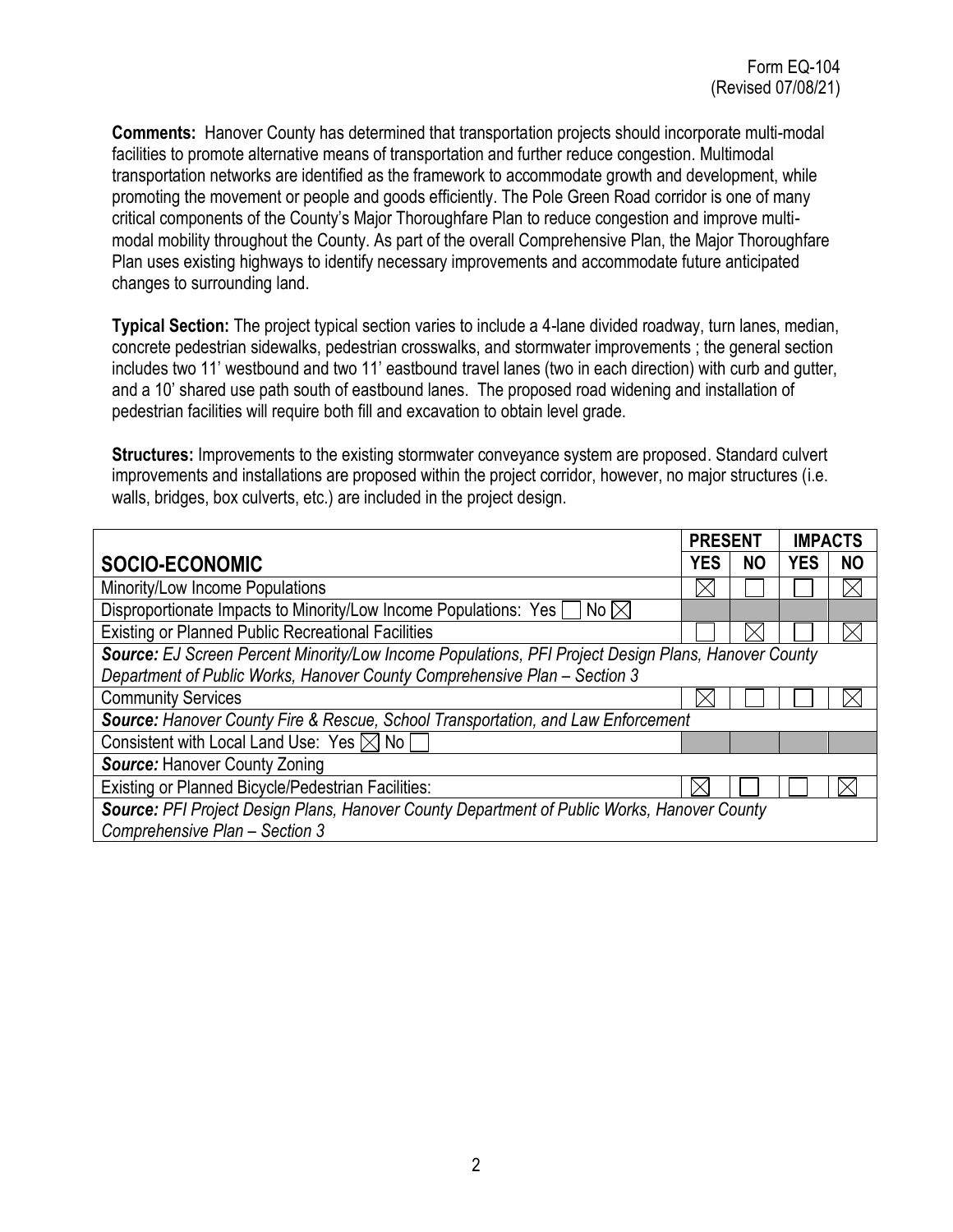**Comments:** The environmental justice analysis is based on whether the percentage of minority or low-income populations within a specific Census Tract Block Group are impacted at a greater rate than the average population. The Environmental Justice Study Area has a minority population of 15.36%, and therefore an Environmental Justice (EJ) evaluator factor of 16.89%. If the percentage of minority population in a specific Block Group in the study area exceeds 50% or is higher than the EJ evaluator factor, the tract has the potential to contain an EJ population which may be affected by the project. Based on 2020 Census Data, Block Groups within the study area that exceed the EJ evaluation factor are Tract 3209.01/Block Group 3, 3210.01/Block Group 2, and 3210.04/Block Group 2.

Additionally, based on 2010-2014 USA.com data, the median household income in the study area ranges from \$53,523 to \$113,482 and exceeds the median household income of \$26,500 for the 48 Contiguous States and the District of Columbia considered at poverty level from 2021 Health and Human Service Poverty Guidelines.

Although EJ populations exist, these populations will not be disproportionately and/or adversely impacted by the proposed project since there are no relocations, displacements, disruption of community, or disruption of emergency services. As such, in accordance with the provisions of E.O. 12898 and FHWA Order 6640.23A, no further EJ analysis is required.

The nearest existing recreational area is Pole Green Park, which is located 1.24 miles northeast of the project area. The proposed project would not impact the park and would improve access to the park from neighboring areas. There are no planned recreational facilities for the proposed project.

Coordination has been conducted with Hanover County Director of School Transportation, Hanover County Fire and Emergency Services (EMS), and Hanover County Sherriff's Office. The Director of School Transportation stated that bus routes are mostly impacted between the hours of 7am-9am, and 2pm-4pm. Hanover County will accommodate bus routes during construction, therefore the proposed project will not impact school transportation services. Hanover County Fire and EMS stated that the Department(s) will have a plan in place to limit potential impacts on emergency services. Lastly, the Hanover County Sherriff's Office provided input on preliminary project designs to limit adverse effects to emergency services. Overall, the proposed project will be designed to ensure emergency services are fully operational during construction and upon project completion.

Pedestrian and bicycle facilities do not currently exist along the project corridor. The proposed project includes the addition of a shared use path to accommodate pedestrians and cyclists. The shared use path will extend through the entire length of the project corridor and benefit all populations in the area.

| <b>SECTION 4(f) and SECTION 6(f)</b>                                                                                                   | <b>YES</b> | <b>NO</b> |
|----------------------------------------------------------------------------------------------------------------------------------------|------------|-----------|
| Use of 4(f) Property:<br>Acres of use: 1.55 acres from 042-5018; 9.36 acres from 042-5017; 9.36 acres                                  | IХ         |           |
| from 042-5022                                                                                                                          |            |           |
| Name of Resource: Gaines' Mill Battlefield (042-5018), Cold Harbor Battlefield<br>(042-5017), Totopotomoy Creek Battlefield (042-5022) |            |           |
| <b>Type of Resource:</b>                                                                                                               |            |           |
| Individually Eligible Historic Property:                                                                                               |            |           |
| <b>Contributing Element to Historic District</b>                                                                                       |            |           |
| <b>Public Recreation Area:</b>                                                                                                         |            |           |
| Public Park:                                                                                                                           |            |           |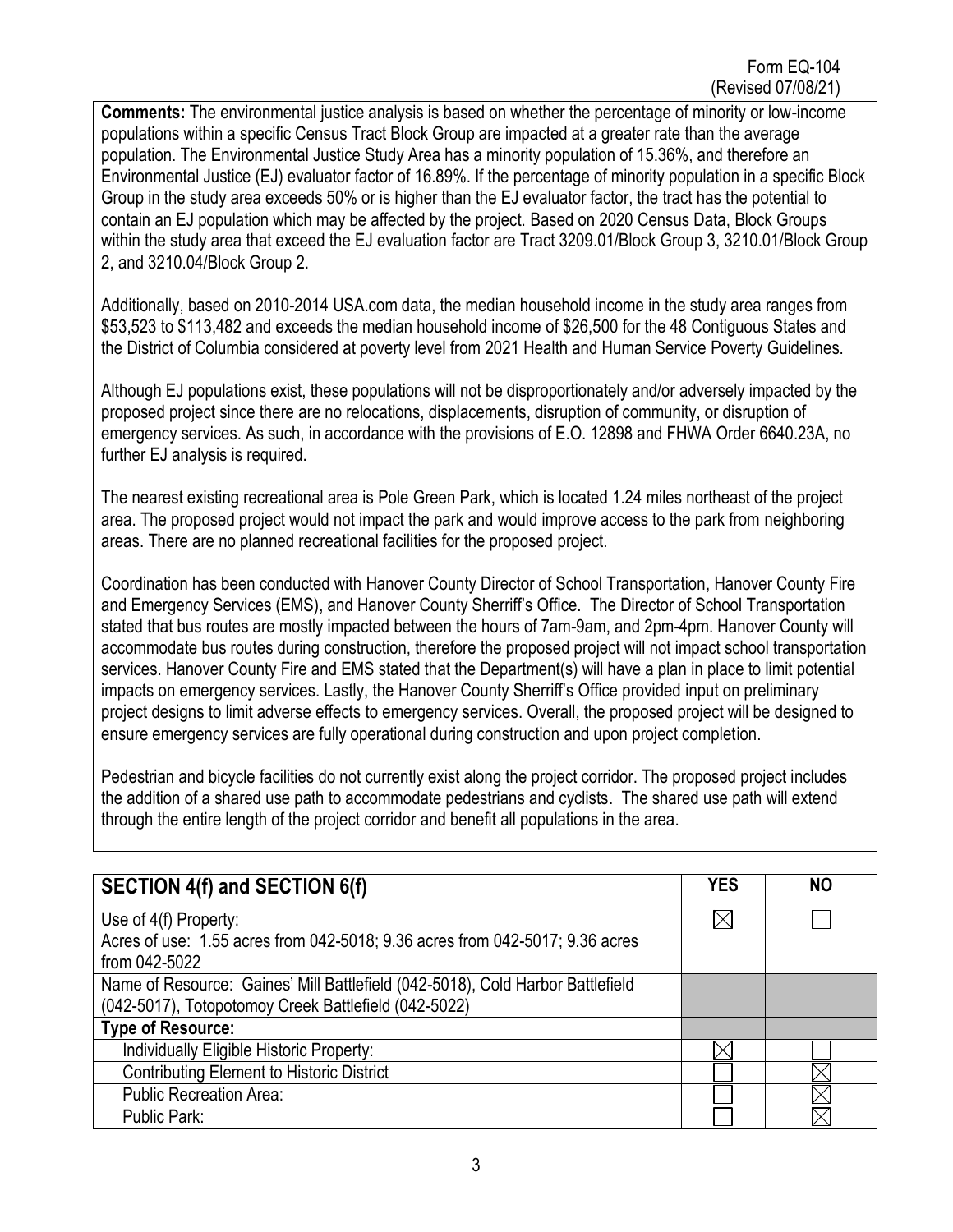## Form EQ-104

|                                                                                                                            |  | (Revised 07/08/21) |  |
|----------------------------------------------------------------------------------------------------------------------------|--|--------------------|--|
| Public Wildlife/Waterfowl Refuge:                                                                                          |  |                    |  |
| Planned Public Park, Recreation Area, Wildlife or Waterfowl Refuge:                                                        |  |                    |  |
| Source: Virginia Department of Historic Resources, Virginia Outdoors Plan Mapper, Virginia Outdoors                        |  |                    |  |
| Foundation, Hanover County GIS, Hanover County Parks and Recreation                                                        |  |                    |  |
| De Minimis:                                                                                                                |  |                    |  |
| Type of Use:                                                                                                               |  |                    |  |
| Permanent:                                                                                                                 |  |                    |  |
| Temporary:                                                                                                                 |  |                    |  |
| Section 4(f) Evaluation Attached:                                                                                          |  |                    |  |
| Conversion of 6(f) Property:                                                                                               |  |                    |  |
| Acres of Conversion: N/A                                                                                                   |  |                    |  |
| Source: PFI Project Design Plans, Virginia Outdoors Plan Mapper, Virginia Outdoors Foundation, The                         |  |                    |  |
| Wilderness Society - Land and Water Conservation Fund Federal and State Project Map                                        |  |                    |  |
| <b>Comments:</b> Based on historic sites that are deemed National Register "eligible" or "potentially eligible" within the |  |                    |  |
| project area (DHR ID resources 042-5017 "Cold Harbor Battlefield", 042-5018"Gaines' Mill Battlefield", 042-5022            |  |                    |  |
| "Totopotomoy Creek Battlefield" and 042-0005 "Wingfield Property")., the construction of the proposed Project              |  |                    |  |
| results in the Use of 4(f) Resources. 4(f) Resources within the Project Area will be permanently incorporated into         |  |                    |  |
| aquired right-of-ways and permanent drainage easements and temporarily occupied in areas requiring temporary               |  |                    |  |
| construction easements. On October 22, 2021, FHWA made a Section 4(f) De Minimis finding for DHR ID                        |  |                    |  |
| resources 042-5017 "Cold Harbor Battlefield", 042-5018 "Gaines' Mill Battlefield", and 042-5022 "Totopotomoy               |  |                    |  |
| Creek Battlefield".                                                                                                        |  |                    |  |
|                                                                                                                            |  |                    |  |
| Driveway improvements to the Wingfield Property will be constructed entirely within the existing right of way,             |  |                    |  |
| therefore, there is no 4(f) Use associated with this property.                                                             |  |                    |  |

Aside from the historic sites mentioned above, there are no other 4(f) resources within the Project Area. The Project Area mainly consists of residential and rural farm land, with a small portion of commercial/retail development along the northwestern boundary. On December 20, 2021, Hanover County Parks and Recreation confirmed that there are no parks or schools with athletic facilities in the project area. Additionally, the Virginia Outdoors Plan Mapper and the Virginia Outdoors Foundation Mapper indicate that there are no public access lands/parks or conservation easements within the Project Area.

| <b>CULTURAL RESOURCES</b>                                                                                 | <b>COMPLETE</b> | N/A |
|-----------------------------------------------------------------------------------------------------------|-----------------|-----|
| <b>Source:</b> Virginia Department of Historic Resources                                                  |                 |     |
| "No historic properties present or affected in accordance with the 2016 Federal                           |                 | ⋉   |
| PA"                                                                                                       |                 |     |
| <b>Phase I Architecture Conducted</b>                                                                     |                 |     |
| <b>Phase II Architecture Conducted</b>                                                                    |                 |     |
| <b>Phase I Archaeology Conducted</b>                                                                      |                 |     |
| Phase II Archaeology Conducted                                                                            |                 |     |
| Section 106 Effect Determination: No Adverse Effect                                                       |                 |     |
| DHR Concurrence on Effect:<br>Date: August 20, 2021<br>Yes                                                |                 |     |
| Execution Date:<br>N/A<br><b>MOA Attached: Yes</b>                                                        |                 |     |
| Name of Historic Property: Cold Harbor (DHR ID 042-5017), Gaines' Mill (DHR ID 042-5018), and Totopotomoy |                 |     |
| Creek (DHR ID 042-5022) Battlefields, Wingfield property (DHR ID 042-0005)                                |                 |     |
|                                                                                                           |                 |     |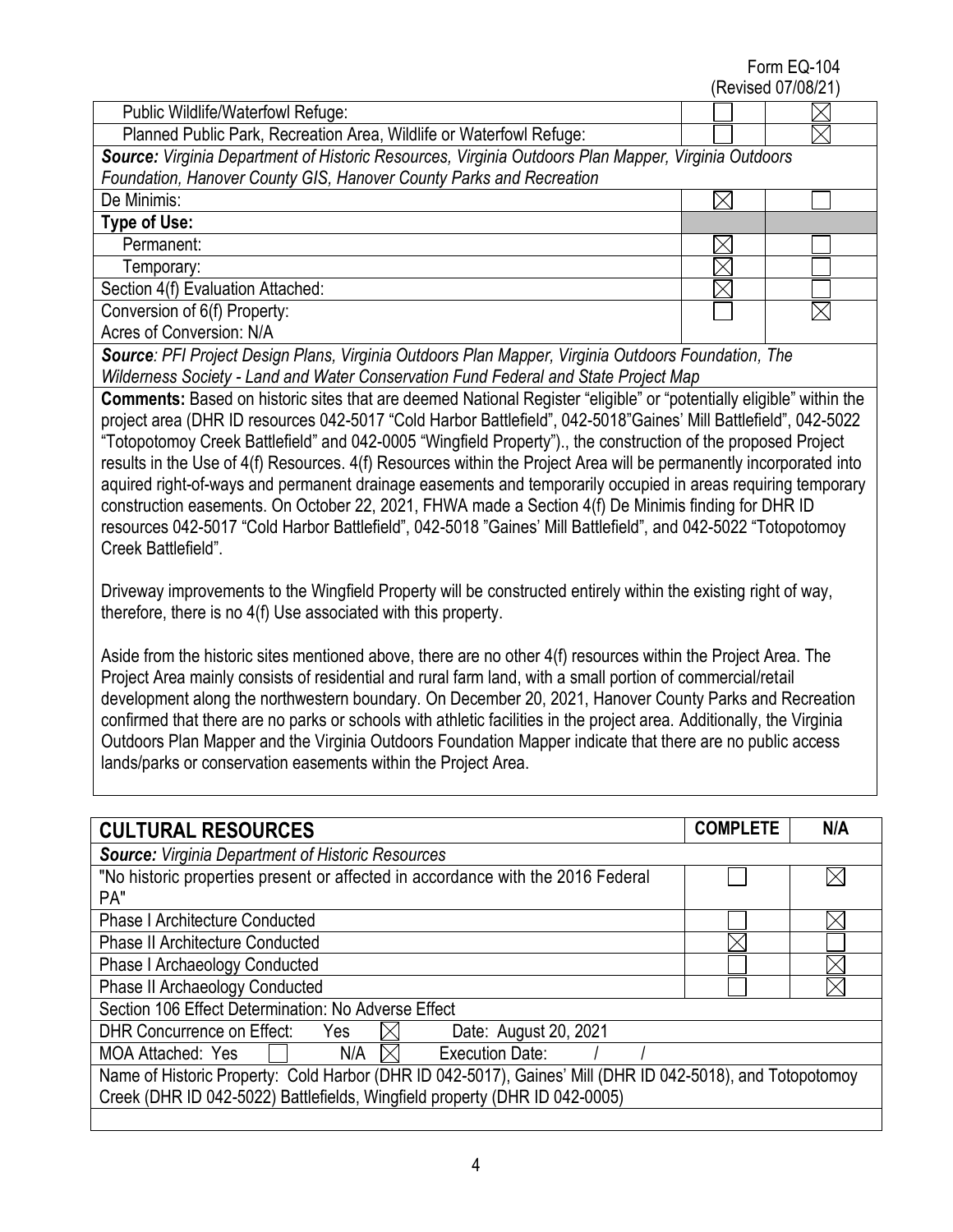Comments: Three (3) potentially eligible architectural resources are located within the proposed project limits. The Cold Harbor (042-5017), Gaines' Mill (042-5018), and Totopotomoy Creek (042-5022) Battlefields encompass large areas in and around the Site and are significant to the Civil War. These battlefields have all been moderately to heavily impacted by commercial and residential development in the Pole Green Road area. The Beaver Dam Creek Battlefield (042-5479), is also located within the project limits but has been deemed "not eligible". Other resources onsite include many non-evaluated houses from multiple time periods, including the Early National, Reconstruction and Growth, Antebellum, World War I to II, and the New Dominion Period.

An Intensive Level Phase II Survey of The Wingfield property (042-0005) was completed by Dutton + Associates, LLC and submitted to the Virginia Department of Historic Resources (VDHR) for review on February 10, 2021. The Wingfield property, an Early National Period Victorian/Folk style house, was determined to be eligible for listing in the National Register of Historic Places by VDHR on March 25, 2021. Following VDHR's listing determination, Dutton + Associates completed an Assessment of Effects to the Wingfield property. The Assessment of Effects was submitted to VDHR on July 8, 2021. Section 106 consultation with VDHR, dated August 30, 2021, stated that the project will have an effect on historic resources, however the effect will not be adverse. Road construction adjacent to the Wingfield property will be limited to the existing right-of-way along Pole Green Road.

On February 16, 2022, the VDHR reiterated their earlier concurrence with a no adverse effect determination after reviewing the locations of the four proposed stormwater management basins.

|                                                                                                                   | <b>PRESENT</b> |              | <b>IMPACTS</b> |           |  |
|-------------------------------------------------------------------------------------------------------------------|----------------|--------------|----------------|-----------|--|
| <b>NATURAL RESOURCES</b>                                                                                          | <b>YES</b>     | <b>NO</b>    | <b>YES</b>     | <b>NO</b> |  |
| Surface Water (Name: Unnamed tributaries of Beaverdam Creek)                                                      | $\boxtimes$    |              | $\boxtimes$    |           |  |
| 364 Linear Feet                                                                                                   |                |              |                |           |  |
| Source: USGS 2016 Studley Quadrangle, USFWS NWI Map, Preliminary Jurisdictional Determination (NAO-<br>2020-1053) |                |              |                |           |  |
| <b>Federal Threatened or Endangered Species:</b>                                                                  |                |              |                |           |  |
| Terrestrial: Northern Long-eared Bat (Myotis septentrionalis)                                                     |                |              |                |           |  |
| Aquatic: N/A                                                                                                      |                |              |                |           |  |
| Plants: N/A                                                                                                       |                |              |                |           |  |
| Source: USFWS, IPaC, VDWR-VaFWIS, DCR-DNH                                                                         |                |              |                |           |  |
| 100 Year Floodplain:                                                                                              |                | $\mathsf{X}$ |                |           |  |
| If "Yes" then identify the regulatory floodway zone:                                                              |                |              |                |           |  |
| Source: FEMA National Flood Hazard Layer (NHFL)                                                                   |                |              |                |           |  |
| Tidal Waters/Wetlands:                                                                                            |                | $\boxtimes$  |                |           |  |
| Wetlands: 0.99 acres (43,205 square feet)                                                                         | $\boxtimes$    |              | $\boxtimes$    |           |  |
|                                                                                                                   |                |              |                |           |  |
| <b>Source: USFWS NWI Map, Preliminary Jurisdictional Determination (NAO-2020-1053)</b>                            |                |              |                |           |  |
|                                                                                                                   | Yes            |              | No             |           |  |
| <b>Permits Required</b>                                                                                           |                | $\times$     |                |           |  |
| Source: PFI Project Design Plans, Preliminary Jurisdictional Determination (NAO-2020-1053)                        |                |              |                |           |  |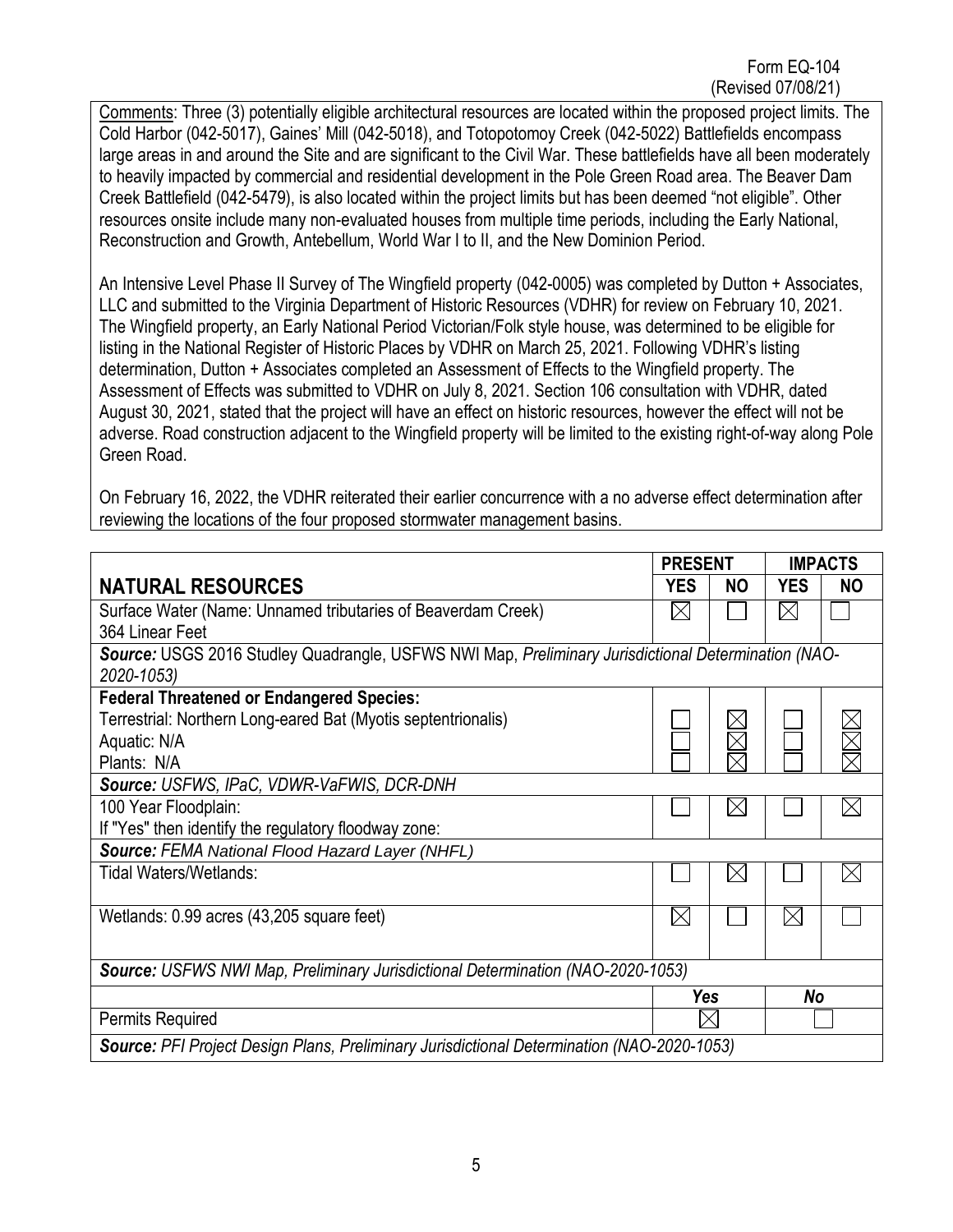**Comments:** Coordination for threatened and endangered species has been conducted at the state and federal levels. USFWS indicated one (1) species, the Northern Long-eared Bat (Myotis septentrionalis) however, there is a lack of suitable habitat for this species.

FEMA's National Flood Hazard Layer shows the Project Area within an Area of Minimal Flood Hazard (Zone X).

The Site was delineated based upon the methodology outlined in the 1987 U.S. Army Corps of Engineers (USACE) Wetland Delineation Manual on April 8, 2019 and April 14, 2019. Confirmation of Wetlands and Waters of the U.S. onsite with the USACE (NAO-2020-1053) indicates a Section 404 permit will be required. However, all proposed work can be completed with either a Nationwide or a General Permit.

|                                                                                                                       | <b>PRESENT</b> |           |            | <b>IMPACTS</b> |
|-----------------------------------------------------------------------------------------------------------------------|----------------|-----------|------------|----------------|
| <b>AGRICULTURAL/OPEN SPACE</b>                                                                                        | <b>YES</b>     | <b>NO</b> | <b>YES</b> | <b>NO</b>      |
| Open Space Easements                                                                                                  |                |           |            |                |
| Source: Virginia Outdoors Plan Mapper, Virginia Outdoors Foundation                                                   |                |           |            |                |
| <b>Agricultural/Forestal Districts</b>                                                                                |                |           |            |                |
| <b>Source: Hanover County Planning Department</b>                                                                     |                |           |            |                |
| <b>Comments:</b> No open space easements or agricultural or forestal districts are present within or near the project |                |           |            |                |
| limits.                                                                                                               |                |           |            |                |

| <b>FARMLAND</b>                                                                                              | <b>YES</b> | <b>NO</b> |
|--------------------------------------------------------------------------------------------------------------|------------|-----------|
| NRCS Form CPA-106 Attached:                                                                                  |            |           |
| Rating: N/A                                                                                                  |            |           |
| Alternatives Analysis Required:                                                                              |            |           |
| If Form CPA-106 is not attached check all that are applicable:                                               |            |           |
| Land already in Urban use:                                                                                   |            |           |
| Entire project in area not zoned agriculture:                                                                |            |           |
| NRCS responded within 45 days:                                                                               |            |           |
| NRCS Determined no prime or unique farmland in the project area.                                             |            |           |
| Source: U.S. Department of Agriculture - Natural Resources Conservation Service (NRCS)                       |            |           |
| <b>Comments:</b> A Farmland Protection Policy Act (FPPA) request was provided to NRCS on September 29, 2020. |            |           |
| The CDA 106 Ferm was returned by NDCS on October 6, 2020. 'No' was obsoled for 'Dees the corridor contain    |            |           |

The CPA-106 Form was returned by NRCS on October 6, 2020. 'No' was checked for 'Does the corridor contain prime, unique, statewide or local important farmland' on NRCS-CPA-106. Since the project area contains mostly existing roadways and shoulders, there is no impact to prime farmland or farmland of statewide importance. As such, no rating was given.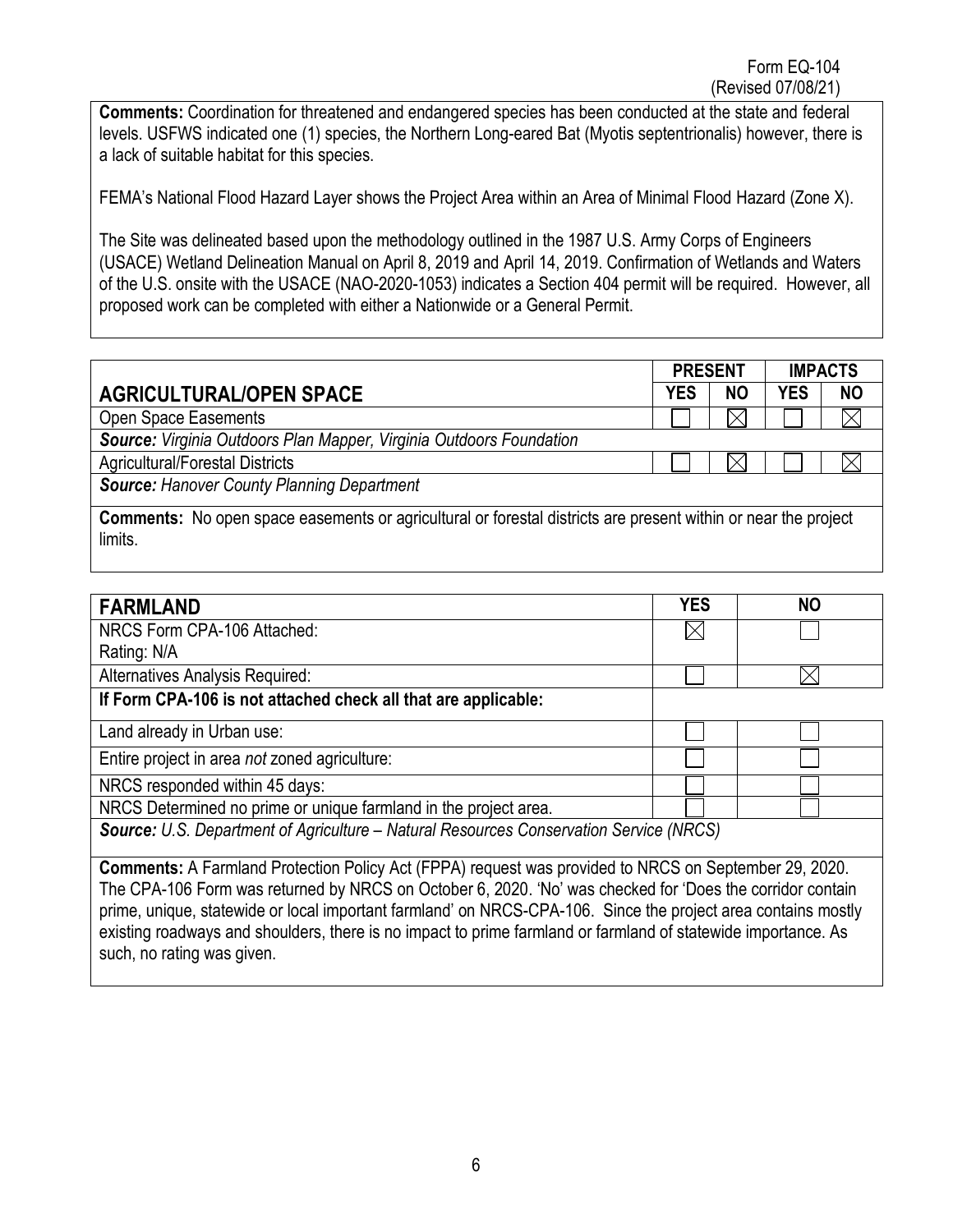Form EQ-104 (Revised 07/08/21)

|                                                                                                                                                                                                                                                                                                                                                                                                                                                                                                                                        | <b>PRESENT</b> |           |                |
|----------------------------------------------------------------------------------------------------------------------------------------------------------------------------------------------------------------------------------------------------------------------------------------------------------------------------------------------------------------------------------------------------------------------------------------------------------------------------------------------------------------------------------------|----------------|-----------|----------------|
| <b>INVASIVE SPECIES</b>                                                                                                                                                                                                                                                                                                                                                                                                                                                                                                                | <b>YES</b>     | <b>NO</b> | <b>UNKNOWN</b> |
| Invasive Species in the project area:                                                                                                                                                                                                                                                                                                                                                                                                                                                                                                  |                |           |                |
| There is potential for invasive species to become established along the limits of disturbance of the project during<br>and following construction. Section 244.02(c) of VDOT's Road and Bridge Specifications (2016) includes<br>provisions intended to control noxious weeds (which includes non-native and invasive species).                                                                                                                                                                                                        |                |           |                |
| While rights-of-ways are at risk from invasive species colonization from adjacent properties, implementing the<br>above provisions would reduce or minimize potential for introduction, proliferation, and spread of invasive<br>species. Additionally, the implementation of BMPs for erosion/sediment control and abatement of pollutant<br>loading would minimize indirect impacts to adjoining communities and habitat by reducing excess nutrient loads<br>that could encourage invasive species proliferation.                   |                |           |                |
| <b>Comments:</b> The Virginia Department of Conservation and Recreation (DCR) has only general information about<br>the distribution of invasive species. Many invasive plant species are adapted to take advantage of soil<br>disturbances and poor soil conditions. Non-native invasive plants are found throughout Virginia. Therefore, the<br>potential exists for some VDOT projects to further the establishment of invasive species. Minimizing soil<br>disturbance will help to inhibit the establishment of invasive species. |                |           |                |
| Project construction would adhere to provisions intended to control noxious weeds (which includes non-native and<br>invasive species) in VDOT's Road and Bridge Specifications manual (VDOT, 2016). As such, the project is not<br>anticipated to impact invasive species.                                                                                                                                                                                                                                                             |                |           |                |

| <b>AIR QUALITY</b>                                                                                                |          |           |  |  |
|-------------------------------------------------------------------------------------------------------------------|----------|-----------|--|--|
| Carbon Monoxide (CO)                                                                                              | Yes      | No        |  |  |
| This project is located in a CO $\,\boxtimes$ Attainment Area $\,$ [<br>Maintenance Area                          |          |           |  |  |
| CO Hotspot Analysis Required? (if "Yes", please attach analysis)                                                  | $\times$ |           |  |  |
| If "No", indicate which exemption it falls under:                                                                 |          |           |  |  |
| Exempt project under 40 CFR 93.126.                                                                               |          |           |  |  |
| $\boxtimes$ Exempt project based on traffic volumes below thresholds in the current VDOT Project Level            |          |           |  |  |
| Air Quality Studies Agreement with FHWA/EPA.                                                                      |          |           |  |  |
| Ozone                                                                                                             |          |           |  |  |
| <b>Attainment Area</b><br>Maintenance Area<br>This project is located in an Ozone                                 |          |           |  |  |
| Nonattainment Area   Early Action Compact Area                                                                    |          |           |  |  |
| Only projects located in ozone nonattainment or maintenance areas must complete this box                          |          |           |  |  |
| Exempt from regional emissions requirements under 40 CFR 93.126 or 40 CFR 93.127.                                 |          |           |  |  |
| Properly programmed in the<br>CLRP and FY<br>TIP.                                                                 |          |           |  |  |
| The project is not regionally significant and/or is not of a type that would normally be included in the regional |          |           |  |  |
| transportation model.                                                                                             |          |           |  |  |
| This project is regionally significant; however the project was not modeled, or the scope of the project is not   |          |           |  |  |
| consistent with what was modeled in the currently conforming CLRP and TIP.                                        |          |           |  |  |
| <b>Fine Particulate Matter (PM2.5)</b>                                                                            | Yes      | <b>No</b> |  |  |
| Nonattainment Area<br>Maintenance Area<br>This project is located in a $PM2.5$<br><b>Attainment Area</b>          |          |           |  |  |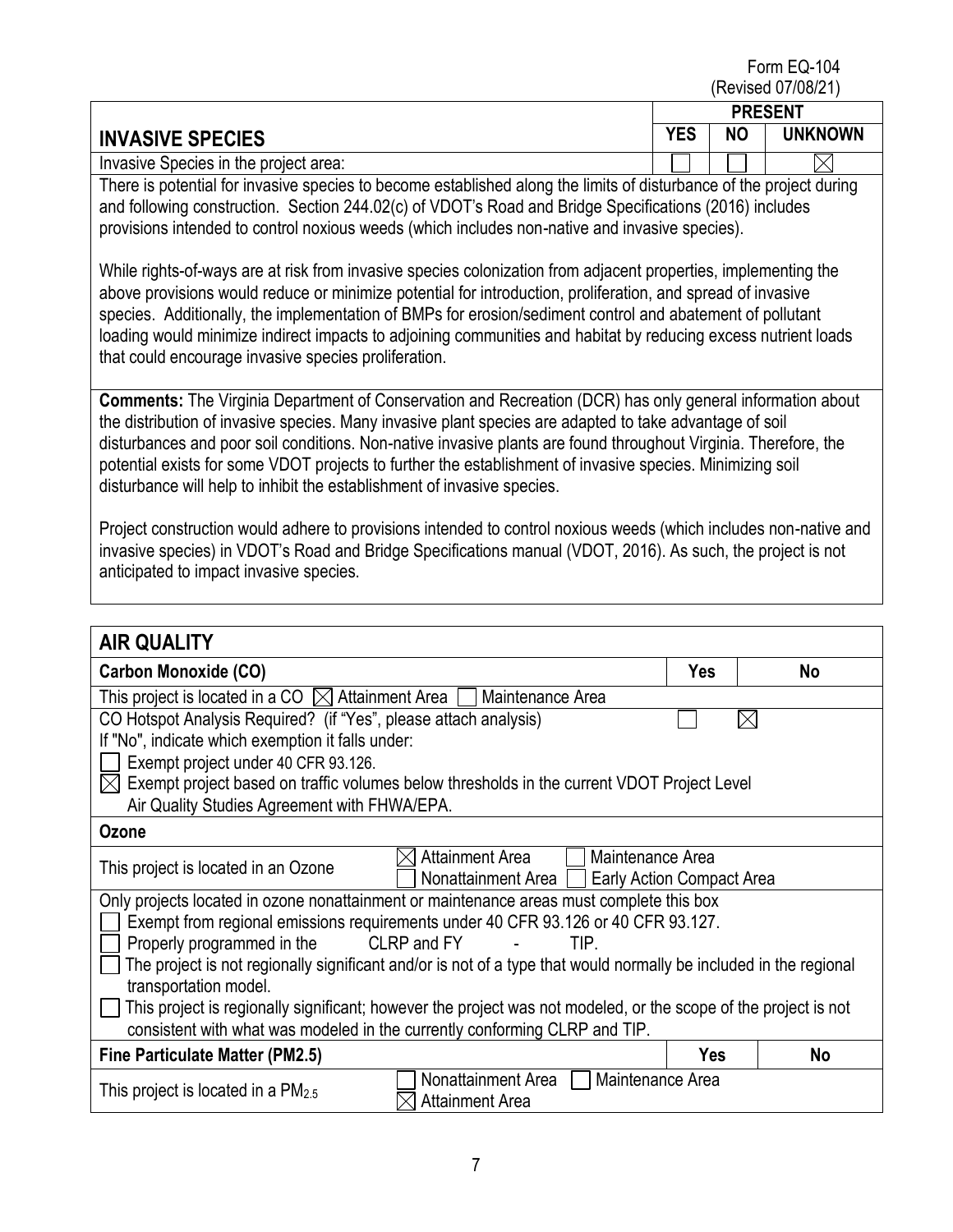| Form EQ-104<br>(Revised 07/08/21)                                                                                                                                                           |
|---------------------------------------------------------------------------------------------------------------------------------------------------------------------------------------------|
| PM <sub>2.5</sub> Hotspot Analysis Required? (If "Yes", Please Attach Analysis)                                                                                                             |
| Check all that apply;                                                                                                                                                                       |
| A. Exempt project under 40 CFR 93.126, Table 2.                                                                                                                                             |
| B. Not a project of air quality concern under 40 CFR 93.123(b)(1)(i) thru (v).                                                                                                              |
| C. Properly programmed in the<br>CLRP and FY<br>TIP.                                                                                                                                        |
| D. This project is regionally significant; however the project was not modeled, or its scope is not consistent                                                                              |
| with what was modeled, in the currently conforming CLRP and TIP.                                                                                                                            |
| If "B" is checked above, please indicate the following for highway projects;                                                                                                                |
| , Peak AADT<br>, Peak Diesel Truck %<br>Design Year                                                                                                                                         |
| <b>Mobile Source Air Toxics (MSAT)</b>                                                                                                                                                      |
| is exempt with no meaningful potential MSAT effects                                                                                                                                         |
| This project<br>is one with low potential MSAT effects (attach qualitative MSAT analysis)                                                                                                   |
| is one with high potential MSAT effects (attach quantitative MSAT analysis)                                                                                                                 |
| Check all that apply;                                                                                                                                                                       |
| $\boxtimes$ Exempt project under 40 CFR 93.126, or qualifies as a CE under 23 CFR 771.117(c).                                                                                               |
| Project with no meaningful impact on traffic volumes or vehicle mix.                                                                                                                        |
| If a qualitative MSAT analysis is required, please indicate the following for highway projects;<br>Design Year: N/A Peak AADT: N/A                                                          |
| Source: EPA Green Book, VDOT Project-Level Air Quality Resource Document, and VDOT/FHWA Project Level                                                                                       |
| Agreement                                                                                                                                                                                   |
| Comments: The study area is located in the County of Hanover. At the time of preparation of this technical                                                                                  |
| report, the United States Environmental Protection Agency's (EPA) Green Book shows the County of                                                                                            |
| Hanover to be designated as an attainment area for all criteria pollutants. Notwithstanding that listing in the EPA                                                                         |
| Green Book, federal conformity requirements, including specifically 40 CFR 93.114 and 40 CFR 93.115, apply for                                                                              |
| the project as the area in which it is located is one affected by a court decision that reinstates conformity                                                                               |
| requirements nationwide associated with the 1997 ozone NAAQS that had previously been eliminated with the                                                                                   |
| revocation by EPA of that NAAQS in 2015.                                                                                                                                                    |
|                                                                                                                                                                                             |
| As of the date of preparation of this analysis, the project is included in the currently conforming FY                                                                                      |
| 2021-2024 Transportation Improvement Program (TIP) and 2045 Long Range Transportation Plan<br>(LRTP), which received a joint FTA/FHWA conformity finding for the 1997 ozone standard, dated |
| October 4, 2021. The LRTP and TIP are developed by the metropolitan planning organization (MPO)                                                                                             |
| for the region, whose members include VDOT.                                                                                                                                                 |
|                                                                                                                                                                                             |
| The proposed improvements were assessed for potential air quality impacts and compliance with applicable air                                                                                |
| quality regulations and requirements. All models, methods/protocols and assumptions applied in modeling and                                                                                 |
| analyses were made consistent with those provided or specified in the VDOT Resource Document. The                                                                                           |
| assessment indicates that the project would meet all applicable air quality requirements of the National                                                                                    |
| Environmental Policy Act (NEPA) and federal and state transportation conformity regulations. As such, the project                                                                           |
| will not cause or contribute to a new violation of the NAAQS established by EPA. An Air Quality Technical Report                                                                            |
| was prepared by Timmons Group and approved by VDOT on October 7, 2021.                                                                                                                      |
|                                                                                                                                                                                             |
| <b>NOICE</b><br><b>VEC</b><br>הוח                                                                                                                                                           |

| <b>NOISE</b>                         | <b>YES</b> | <b>NO</b> |
|--------------------------------------|------------|-----------|
| Type I Project:                      | ╰          |           |
| <b>VDOT Environmental</b><br>Source: |            |           |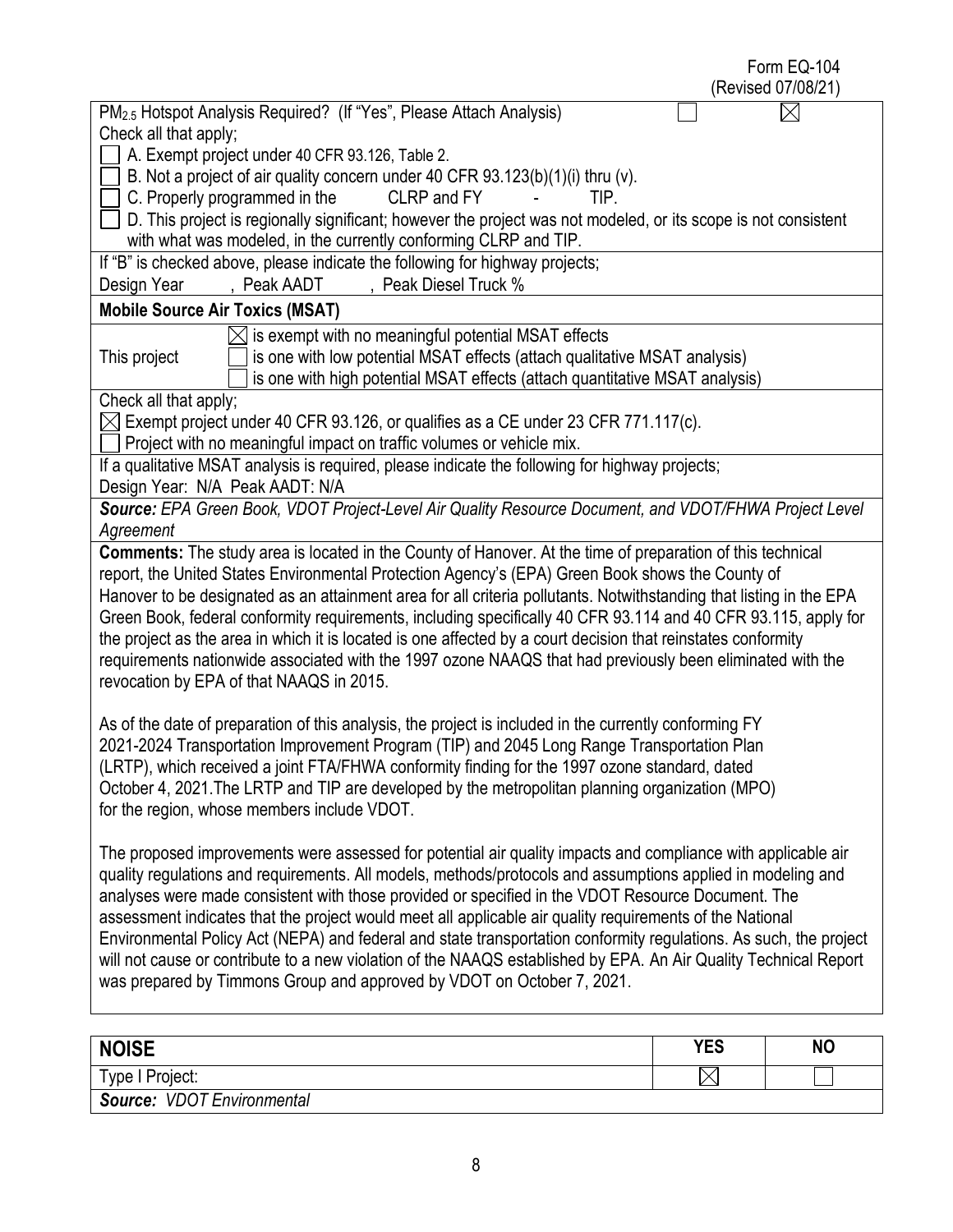Form EQ-104 (Revised 07/08/21)

| ; Attached:<br>Noise<br>مرم دا<br>' Andivsis . |  |  |  |
|------------------------------------------------|--|--|--|
| Under<br>------<br>rriers<br>. Consideration:  |  |  |  |

*Source: HMMH Noise Analysis - Pole Green Road Widening Project*

**Comments:** Per the Federal Noise Regulation and State Noise Policy, the project qualifies as a Type I project since it is a project on new alignment. A noise impact assessment and preliminary noise abatement evaluation was conducted by HMMH and approved by VDOT on October 15, 2021. A total of 11 and 14 residential impacts were predicted for the existing (2020) and design year (2046) respectively. However, due to existing driveway access along Pole Green Road that will be maintained under future conditions, barriers would not be feasible for any of the residential impacts.

| <b>RIGHT OF WAY AND RELOCATIONS</b>                                                                   | <b>YES</b>     |           |                | <b>NO</b> |
|-------------------------------------------------------------------------------------------------------|----------------|-----------|----------------|-----------|
| <b>Residential Relocations:</b>                                                                       |                |           |                |           |
| If "Yes", number:                                                                                     |                |           |                |           |
| <b>Source: PFI Project Design Plans</b>                                                               |                |           |                |           |
| <b>Commercial Relocations:</b>                                                                        |                |           |                |           |
| If "Yes", number:                                                                                     |                |           |                |           |
| <b>Source: PFI Project Design Plans</b>                                                               |                |           |                |           |
| Non-profit Relocations:                                                                               |                |           |                |           |
| If "Yes", number:                                                                                     |                |           |                |           |
| <b>Source: PFI Project Design Plans</b>                                                               |                |           |                |           |
| Right of Way required:                                                                                |                |           |                |           |
| If "Yes", acreage amount: Approximately 6 acres                                                       |                |           |                |           |
| <b>Source: PFI Project Design Plans</b>                                                               |                |           |                |           |
|                                                                                                       | <b>PRESENT</b> |           | <b>IMPACTS</b> |           |
|                                                                                                       | <b>YES</b>     | <b>NO</b> | <b>YES</b>     | <b>NO</b> |
| Septic Systems, Wells, or Public Water Supplies                                                       | $\boxtimes$    |           |                |           |
| Source: Site Survey                                                                                   |                |           |                |           |
| Hazardous Materials:                                                                                  |                |           |                | $\times$  |
| Source: Field Survey, Site Inspection, Environmental Risk Information Services (ERIS) Database Report |                |           |                |           |
| Comments: No residential commercial and/or non-profit relocations are proposed for the project        |                |           |                |           |

**Comments:** No residential, commercial, and/or non-profit relocations are proposed for the project.

Field survey was conducted for this project and certified by registered Land Surveyors. The survey identified private well and septic systems within the project area, however, the proposed improvements will not impact these facilities. The survey also identified public water and sewer lines, which are proposed to be spot relocated as needed during project construction Tie-ins for sewer and water line spot relocations will either be done at night (low water usage time) with advance notifications to all affected property owners, or a tapping sleeve and valve assembly used to maintain continuous water use during tie-ins.

No environmental risks were identified in association with the project area and adjoining properties based on distance from project construction, review of the Environmental Risk Information Services (ERIS) Database Report, and groundwater flow direction.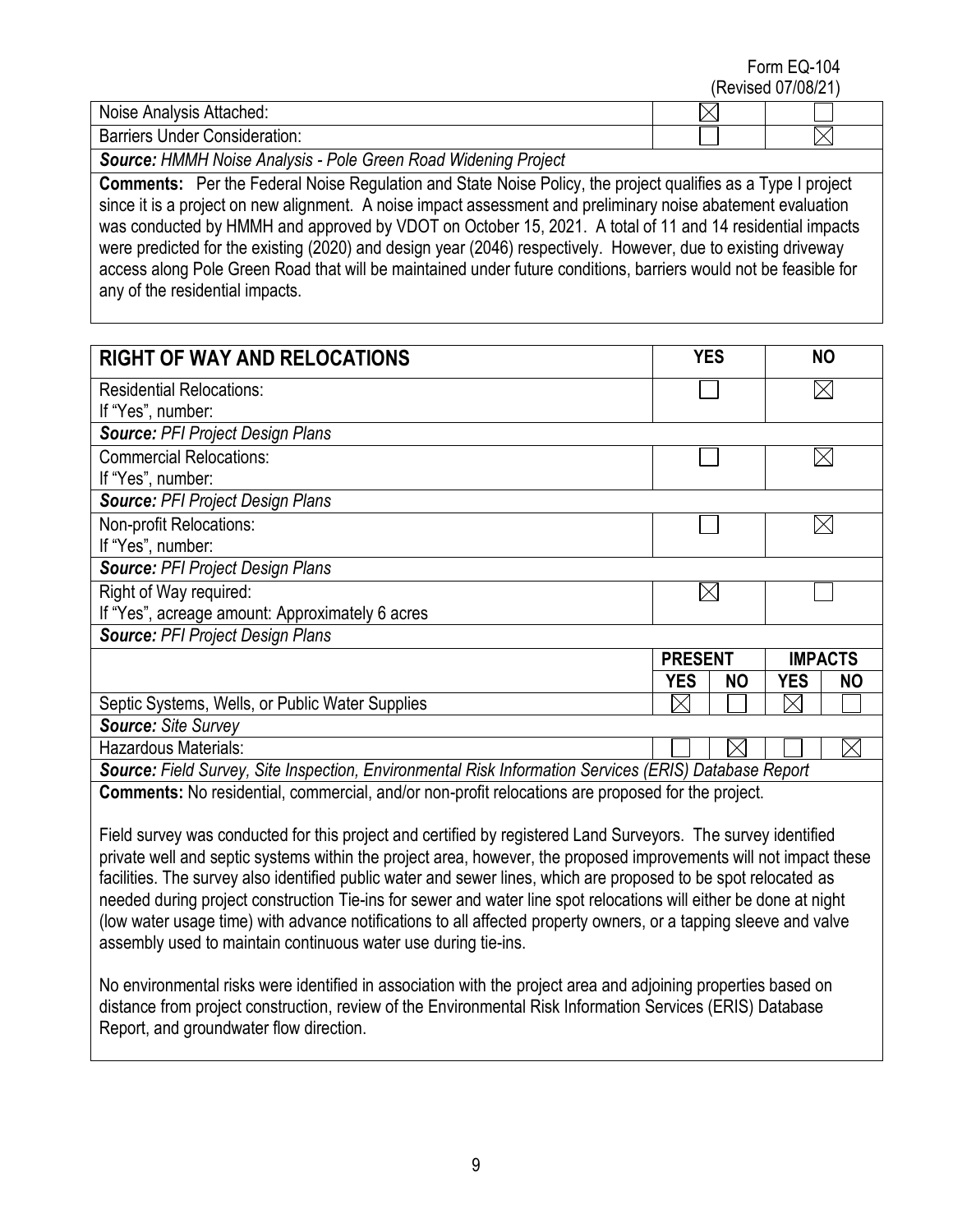Form EQ-104 (Revised 07/08/21)

#### **CUMULATIVE AND INDIRECT IMPACTS PRESENT YES NO N/A**  $\boxtimes$ Present or reasonably foreseeable future projects (highway and non-highway) in the area: Impact same resources as the proposed highway project (i.e. cumulative impacts):  $\boxtimes$ Indirect (Secondary) impacts:

*Source: Hanover County Comprehensive Plan*

**Comments:** Per EM-NEPA-715, the indirect and cumulative effects of the proposed action have been considered as part of this document. The impact causing activities proposed as part of the project could result in limited indirect effects to the surrounding area. These impacts could be minimized and mitigated through appropriate erosion and sediment controls, stormwater management, and adhering to permit conditions. Indirect impacts to socioeconomic resources would be mitigated and minimized through actions taken by the locality, individual property owners, and the surrounding business community. The proposed project would contribute negligible increments the cumulative effects of past, present and reasonably foreseeable future projects.

| <b>PUBLIC INVOLVEMENT</b>                                                                              | <b>YES</b> | <b>NO</b> |  |  |
|--------------------------------------------------------------------------------------------------------|------------|-----------|--|--|
| <b>Substantial Controversy on Environmental Grounds:</b>                                               |            |           |  |  |
| <b>Source: Hanover County Department of Public Works</b>                                               |            |           |  |  |
| Public Hearing:                                                                                        |            |           |  |  |
| If "Yes", type of hearing: Design Public Hearing (Planned Summer 2022)                                 |            |           |  |  |
| <b>Other Public Involvement Activities:</b>                                                            | IХ         |           |  |  |
| If "Yes", type of Involvement: Two (2) Citizen Information Meetings (10/27/2021                        |            |           |  |  |
| and 9/13/2021)                                                                                         |            |           |  |  |
| <b>Source: Hanover County Department of Public Works</b>                                               |            |           |  |  |
| Comments: As this project has minimal impact, a Willingness to Hold a Public Hearing was posted and    |            |           |  |  |
| advertised in March 2021. The Willingness period closed on March 31, 2021 with no comments or concerns |            |           |  |  |
| raised. A Design Public Hearing will be held in the Summer of 2022.                                    |            |           |  |  |

### **COORDINATION**

The following agencies were contacted during development of this study:

- Hanover County Department of Public Works
- Hanover County Planning Department
- Hanover County Fire Department
- Hanover County Police Department
- Hanover County Schools
- Hanover County Parks and Recreation
- Federal Emergency Management Agency (FEMA)
- United States Census Bureau
- United States Department of Agriculture Natural Resource Conservation Service (NRCS)
- United States Environmental Protection Agency (EPA)
- United States Fish and Wildlife Service (USFWS)
- Virginia Department of Wildlife Resources (VDWR)
- Virginia Department of Conservation and Recreation Natural Heritage (DCR-NH)